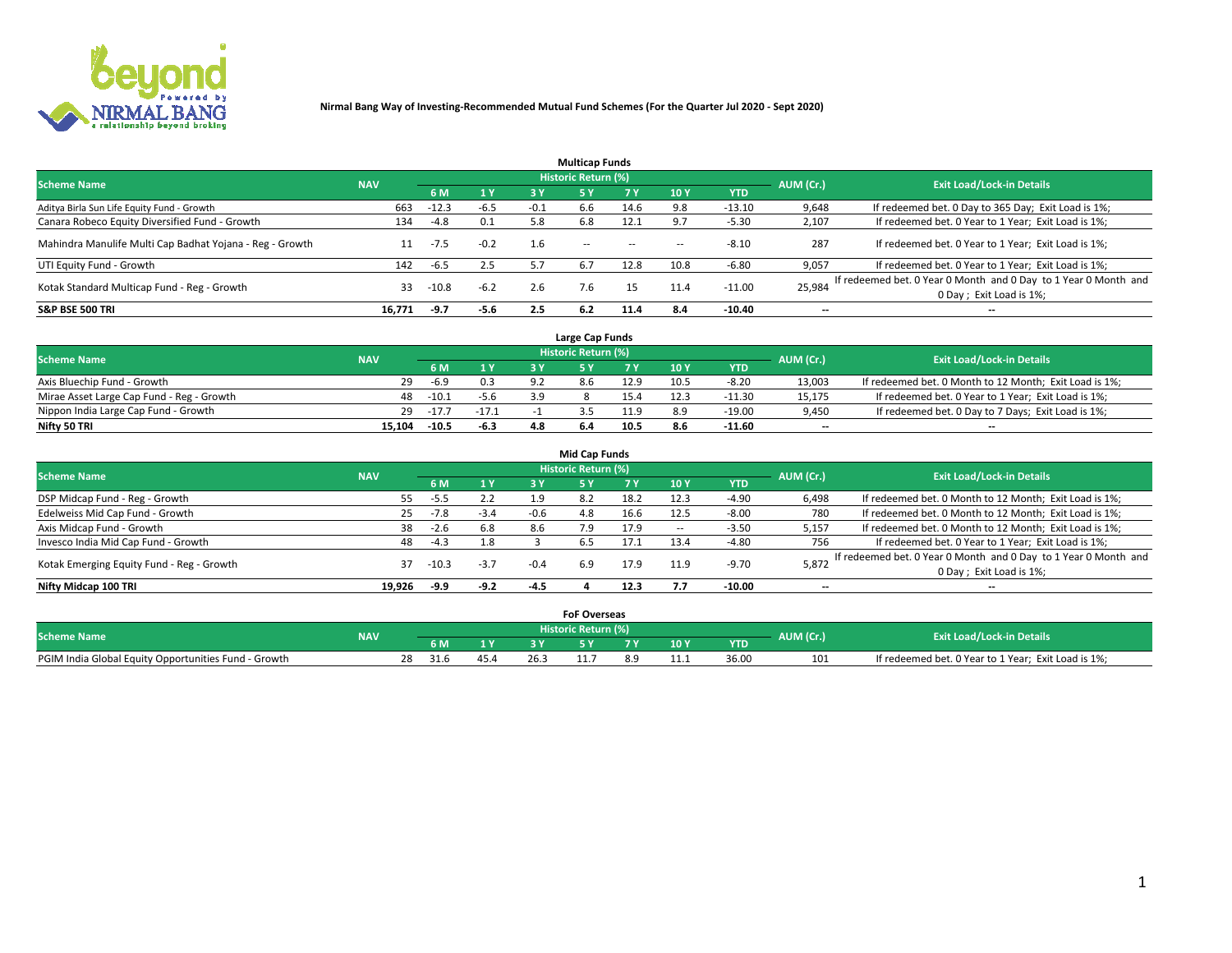

| Large & Midcap                                   |            |         |        |     |                            |      |      |          |                          |                                                      |  |  |  |  |
|--------------------------------------------------|------------|---------|--------|-----|----------------------------|------|------|----------|--------------------------|------------------------------------------------------|--|--|--|--|
| <b>Scheme Name</b>                               | <b>NAV</b> |         |        |     | <b>Historic Return (%)</b> |      |      |          | AUM (Cr.)                | <b>Exit Load/Lock-in Details</b>                     |  |  |  |  |
|                                                  |            | 6 M     | 1 Y    | 3 Y |                            | 7 V  | 10Y  | YTD      |                          |                                                      |  |  |  |  |
| Mirae Asset Emerging Bluechip Fund - Growth      | 54         | $-6.3$  | 2.1    |     |                            |      | 18.2 | $-6.80$  | 8,808                    | If redeemed bet. 0 Year to 1 Year; Exit Load is 1%;  |  |  |  |  |
| Canara Robeco Emerging Equities - Growth         | 91         | $-5.9$  | $-1.2$ | 1.9 | 8.5                        | 21.3 | 15.3 | -6.20    | 5,162                    | If redeemed bet. 0 Year to 1 Year; Exit Load is 1%;  |  |  |  |  |
| Principal Emerging Bluechip Fund - Growth        | 99         | $-8.3$  | $-2.2$ | 0.8 |                            | 17.8 | 12.5 | $-8.50$  | 1,918                    | If redeemed bet. 0 Day to 365 Days; Exit Load is 1%; |  |  |  |  |
| Invesco India Growth Opportunities Fund - Growth | 32         | $-10.4$ | $-3.8$ |     | 6.4                        |      | 10.3 | $-11.10$ | 2,285                    | If redeemed bet. 0 Year to 1 Year; Exit Load is 1%;  |  |  |  |  |
| Sundaram Large and Mid Cap Fund - Reg - Growth   | 31         | $-14.7$ | $-8.5$ |     | 6.2                        | 13.2 | 8.4  | $-15.40$ | 1,025                    | If redeemed bet. 0 Day to 365 Days; Exit Load is 1%; |  |  |  |  |
| NIFTY Large Midcap 250 TRI                       | 6.745      | -8.5    | $-4.6$ | 1.9 | 6.8                        | 13.3 | о л  | $-9.10$  | $\overline{\phantom{a}}$ | $- -$                                                |  |  |  |  |

|                                                     |            |        |                | <b>Focused Funds</b>       |      |        |            |                          |                                                        |
|-----------------------------------------------------|------------|--------|----------------|----------------------------|------|--------|------------|--------------------------|--------------------------------------------------------|
| <b>Scheme Name</b>                                  | <b>NAV</b> |        |                | <b>Historic Return (%)</b> |      |        |            | AUM (Cr.)                | <b>Exit Load/Lock-in Details</b>                       |
|                                                     |            | 6 M    | 1 <sub>V</sub> |                            |      | 10 Y   | <b>YTD</b> |                          |                                                        |
| Axis Focused 25 Fund - Growth                       | 28         | $-8.4$ | 0.2            |                            | 13.5 | $\sim$ | -9.20      | 9,428                    | If redeemed bet. 0 Month to 12 Month; Exit Load is 1%; |
| ICICI Prudential Focused Equity Fund - Ret - Growth | 29         | $-0.3$ | $-1.6$         |                            | 10.5 |        | 0.0        | 614                      | If redeemed bet. 0 Year to 1 Year; Exit Load is 1%;    |
| SBI Focused Equity Fund - Growth                    | 141        | -7.3   |                |                            | 14.9 | 14.2   | $-8.20$    | 8,012                    | If redeemed bet. 0 Year to 1 Year; Exit Load is 1%;    |
| S&P BSE 500 TRI                                     | 16.771     | -9.7   | -5.6           |                            |      |        | -10.40     | $\overline{\phantom{a}}$ | $- -$                                                  |

|                              |            |         |         |                     | <b>Small Cap Funds</b> |      |      |            |           |                                                     |
|------------------------------|------------|---------|---------|---------------------|------------------------|------|------|------------|-----------|-----------------------------------------------------|
| <b>Scheme Name</b>           | <b>NAV</b> |         |         | Historic Return (%) |                        |      |      |            | AUM (Cr.) | <b>Exit Load/Lock-in Details</b>                    |
|                              |            | 6 M     |         |                     |                        |      | 10Y  | <b>YTD</b> |           |                                                     |
| HDFC Small Cap Fund - Growth |            | $-15.0$ | $-20$   |                     |                        | 11.9 |      | $-14.40$   | 7,511     | If redeemed bet. 0 Year to 1 Year; Exit Load is 1%; |
| SBI Small Cap Fund - Growth  | 50         | -6.6    | $-0.6$  |                     |                        |      | 16.5 | $-6.30$    | 3,374     | If redeemed bet. 0 Year to 1 Year; Exit Load is 1%; |
| Nifty Smallcap 100 TRI       | 5.963      | $-17.5$ | $-19.1$ | $-12.8$             | $-1.4$                 | 8.7  |      | $-16.80$   | $- -$     | $- -$                                               |

| ELSS Schemes (Tax Saving u/s 80-C)           |            |        |        |                            |            |           |                          |            |                          |                                  |  |  |  |
|----------------------------------------------|------------|--------|--------|----------------------------|------------|-----------|--------------------------|------------|--------------------------|----------------------------------|--|--|--|
| <b>Scheme Name</b>                           | <b>NAV</b> |        |        | <b>Historic Return (%)</b> |            |           |                          |            | AUM (Cr.)                | <b>Exit Load/Lock-in Details</b> |  |  |  |
|                                              |            | - 6 M  | 1 Y    | 3 Y                        | <b>5Y</b>  | <b>7Y</b> | 10Y                      | <b>YTD</b> |                          |                                  |  |  |  |
| Aditya Birla Sun Life Tax Relief 96 - Growth | 30         | $-6.0$ | $-0.5$ |                            |            | 15.1      | 10.2                     | $-6.80$    | 9,177                    | Nil                              |  |  |  |
| Axis Long Term Equity Fund - Growth          | 45         | $-8.8$ | $-1.4$ | 6.4                        |            | 16.8      | 14.5                     | $-9.70$    | 19,127                   | Nil                              |  |  |  |
| Canara Robeco Equity Tax Saver Fund - Growth | 65         | $-4.3$ | $-1.2$ |                            | 6.8        | 12.7      | 10                       | $-5.30$    | 992                      | Nil                              |  |  |  |
| Invesco India Tax Plan - Growth              | 49         | $-7.1$ | $-2.3$ | 4.2                        |            | 14.6      | 11.4                     | $-8.30$    | 916                      | Nil                              |  |  |  |
| Mirae Asset Tax Saver Fund - Reg - Growth    |            | $-8.0$ | $-1.3$ | 5.6                        | $\sim$ $-$ | $\sim$    | $\overline{\phantom{a}}$ | $-8.60$    | 3,142                    | Nil                              |  |  |  |
| S&P BSE 200 TRI                              | 5,445      | $-9.5$ | $-5.1$ | 3.6                        |            | 11.4      | 8.7                      | -10.40     | $\overline{\phantom{a}}$ | $- -$                            |  |  |  |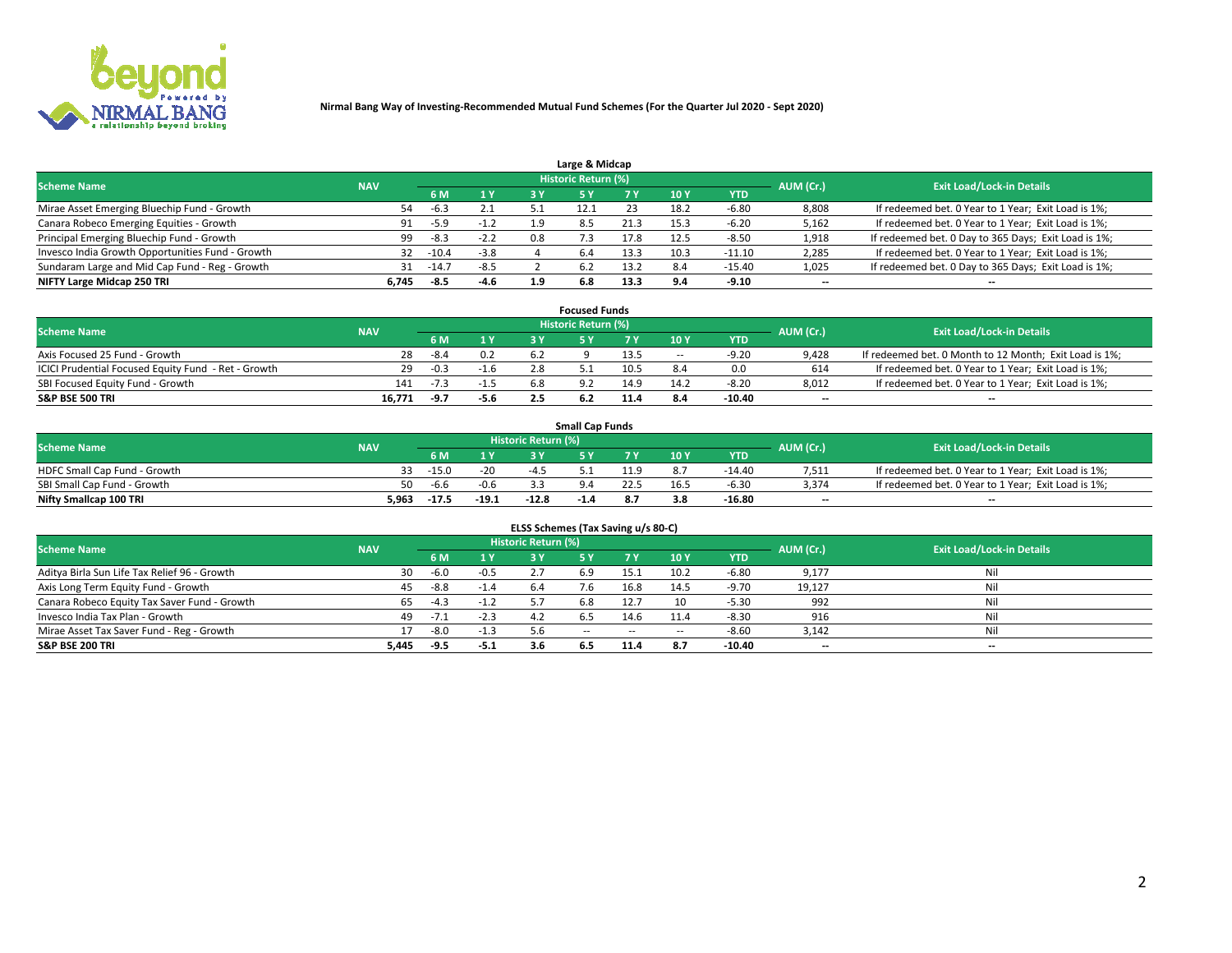

| <b>Solution Oriented</b>                               |            |            |        |                            |     |      |      |            |                          |                                                                             |  |  |  |  |
|--------------------------------------------------------|------------|------------|--------|----------------------------|-----|------|------|------------|--------------------------|-----------------------------------------------------------------------------|--|--|--|--|
| <b>Scheme Name</b>                                     | <b>NAV</b> |            |        | <b>Historic Return (%)</b> |     |      |      |            | AUM (Cr.)                | <b>Exit Load/Lock-in Details</b>                                            |  |  |  |  |
|                                                        |            | <b>6 M</b> | 1 Y    | 73 V                       |     |      | 10Y  | <b>YTD</b> |                          |                                                                             |  |  |  |  |
|                                                        |            |            |        |                            |     |      |      |            |                          | If redeemed bet. 0 Year to 1 Year; Exit Load is 3%; If redeemed bet.        |  |  |  |  |
| <b>HDFC Childrens Gift Fund</b>                        | 118        | $-4.9$     | $-2.3$ | 3.3                        |     | 13.2 | 12.2 | $-5.20$    |                          | 3,022 1 Year to 2 Year; Exit Load is 2%; If redeemed bet. 2 Year to 3 Year; |  |  |  |  |
|                                                        |            |            |        |                            |     |      |      |            |                          | Exit Load is 1%:                                                            |  |  |  |  |
| Tata Retirement Savings Fund - Moderate Plan - Reg     | 30         | -5.1       | 0.7    | 3.5                        | 7.6 | 14.6 |      | $-5.70$    | 1,034                    | If redeemed bet. 0 Month to 61 Month; Exit Load is 1%;                      |  |  |  |  |
| Tata Retirement Savings Fund - Progressive Plan - Reg  | 29         | $-7.7$     | $-1.5$ | 3.4                        | 8.7 | 14.1 | -    | $-8.50$    | 681                      | If redeemed bet. 0 Month to 61 Month; Exit Load is 1%;                      |  |  |  |  |
| Tata Retirement Savings Fund - Reg - Conservative Plan | 22         | 3.2        | 6.7    | 5.5                        |     | 9.6  | -    | 3.10       | 134                      | If redeemed bet. 0 Month to 61 Month; Exit Load is 1%;                      |  |  |  |  |
| S&P BSE 200 TRI                                        | 5,445      | $-9.5$     | $-5.1$ | 3.6                        | 6.5 | 11.4 | 8.7  | $-10.40$   | $\overline{\phantom{a}}$ | $- -$                                                                       |  |  |  |  |

|                                                    |            |         |              |                            | <b>Index Fund</b> |      |      |            |                          |                                                      |
|----------------------------------------------------|------------|---------|--------------|----------------------------|-------------------|------|------|------------|--------------------------|------------------------------------------------------|
| <b>Scheme Name</b>                                 | <b>NAV</b> |         |              | <b>Historic Return (%)</b> |                   |      |      |            | AUM (Cr.)                | <b>Exit Load/Lock-in Details</b>                     |
|                                                    |            |         | $\sqrt{1}$ V | 2 V                        |                   | 7 V  | 10 Y | <b>YTD</b> |                          |                                                      |
| HDFC Index Fund-NIFTY 50 Plan                      | 98         | $-11.1$ | $-7.1$       |                            |                   |      |      | $-12.10$   | 1,622                    | If redeemed bet. 0 Day to 3 Day; Exit Load is 0.25%; |
| ICICI Prudential Nifty Next 50 Index Fund - Growth |            | -6.7    |              | $-0.8$                     |                   |      |      | $-7.40$    | 769                      | Nil                                                  |
| UTI Nifty Index Fund - Growth                      | 70         | $-10.9$ | $-6.8$       |                            |                   |      |      | $-11.90$   | 2,147                    | Nil                                                  |
| Nifty 50 TRI                                       | 15.104     | $-10.5$ | -6.3         |                            |                   | 10.5 | 8.6  | $-11.60$   | $\overline{\phantom{a}}$ | $- -$                                                |

|                                       |            |        |                                   |                            | <b>Contra/Value Fund</b> |     |     |            |                          |                                                     |
|---------------------------------------|------------|--------|-----------------------------------|----------------------------|--------------------------|-----|-----|------------|--------------------------|-----------------------------------------------------|
| <b>Scheme Name</b>                    | <b>NAV</b> |        |                                   | <b>Historic Return (%)</b> |                          |     |     |            | AUM (Cr.)                | <b>Exit Load/Lock-in Details</b>                    |
|                                       |            |        | $\boldsymbol{A}$ $\boldsymbol{V}$ |                            |                          | 7 V | 10Y | <b>YTD</b> |                          |                                                     |
| Invesco India Contra Fund - Growth    | 46.        | -5.3   |                                   |                            |                          |     |     | $-6.00$    | 4,300                    | If redeemed bet. 0 Year to 1 Year; Exit Load is 1%; |
| UTI Value Opportunities Fund - Growth | 58         | $-9.0$ | $-2.9$                            |                            |                          |     |     | -9.60      | 3,750                    | If redeemed bet. 0 Year to 1 Year; Exit Load is 1%; |
| <b>S&amp;P BSE 500 TRI</b>            | 16.771     | -9.7   | $-5.6$                            |                            |                          |     |     | $-10.40$   | $\overline{\phantom{a}}$ | $- -$                                               |

| Sector/Thematic                                                           |            |        |         |                            |            |           |      |            |                          |                                                                              |  |  |  |
|---------------------------------------------------------------------------|------------|--------|---------|----------------------------|------------|-----------|------|------------|--------------------------|------------------------------------------------------------------------------|--|--|--|
| <b>Scheme Name</b>                                                        | <b>NAV</b> |        |         | <b>Historic Return (%)</b> |            |           |      |            | AUM (Cr.)                | <b>Exit Load/Lock-in Details</b>                                             |  |  |  |
|                                                                           |            | 6 M    | 1 Y     | 3 Y                        | 5 Y        | <b>7Y</b> | 10Y  | <b>YTD</b> |                          |                                                                              |  |  |  |
| Canara Robeco Consumer Trends Fund - Reg - Growth                         | 39         | $-6.1$ |         | 5.5                        | 8.5        | 14.2      | 12.1 | $-7.50$    | 372                      | If redeemed bet. 0 Year to 1 Year; Exit Load is 1%;                          |  |  |  |
| Mirae Asset Great Consumer Fund - Growth                                  | 34         | -9.1   | $-1.1$  | 5.4                        | 9.1        | 14.6      | -    | $-10.00$   | 867                      | If redeemed bet. 0 Year to 1 Year; Exit Load is 1%;                          |  |  |  |
| <b>ICICI Prudential Technology Fund - Growth</b>                          | 58         | $-0.5$ | 1.2     | 13.3                       | 8.4        | 16.2      | 13.8 | $-0.30$    | 354                      | If redeemed bet. 0 Day to 15 Day; Exit Load is 1%;                           |  |  |  |
| Nippon India Pharma Fund - Growth                                         | 189        | 25.2   | 36.8    | 13.3                       | 6.8        | 14.9      | 13.4 | 24.50      | 2,992                    | If redeemed bet. 0 Month and 0 Day to 1 Month and 0 Day; Exit<br>Load is 1%: |  |  |  |
| BNP Paribas India Consumption Fund - Reg - Growth                         |            | $-2.9$ | 8.3     | $\sim$ $-$                 | $\sim$ $-$ |           |      | $-3.30$    | 495                      | If redeemed bet. 0 Month to 12 Month; Exit Load is 1%;                       |  |  |  |
| ICICI Prudential Banking and Financial Services Fund - Retail -<br>Growth | 50         | -27.1  | $-25.3$ | $-4.3$                     | 5.7        | 13.3      |      | $-28.10$   | 2,265                    | If redeemed bet. 0 Day to 15 Day; Exit Load is 1%;                           |  |  |  |
| <b>S&amp;P BSE 500 TRI</b>                                                | 16.771     | -9.7   | $-5.6$  | 2.5                        | 6.2        | 11.4      | 8.4  | $-10.40$   | $\overline{\phantom{a}}$ | $- -$                                                                        |  |  |  |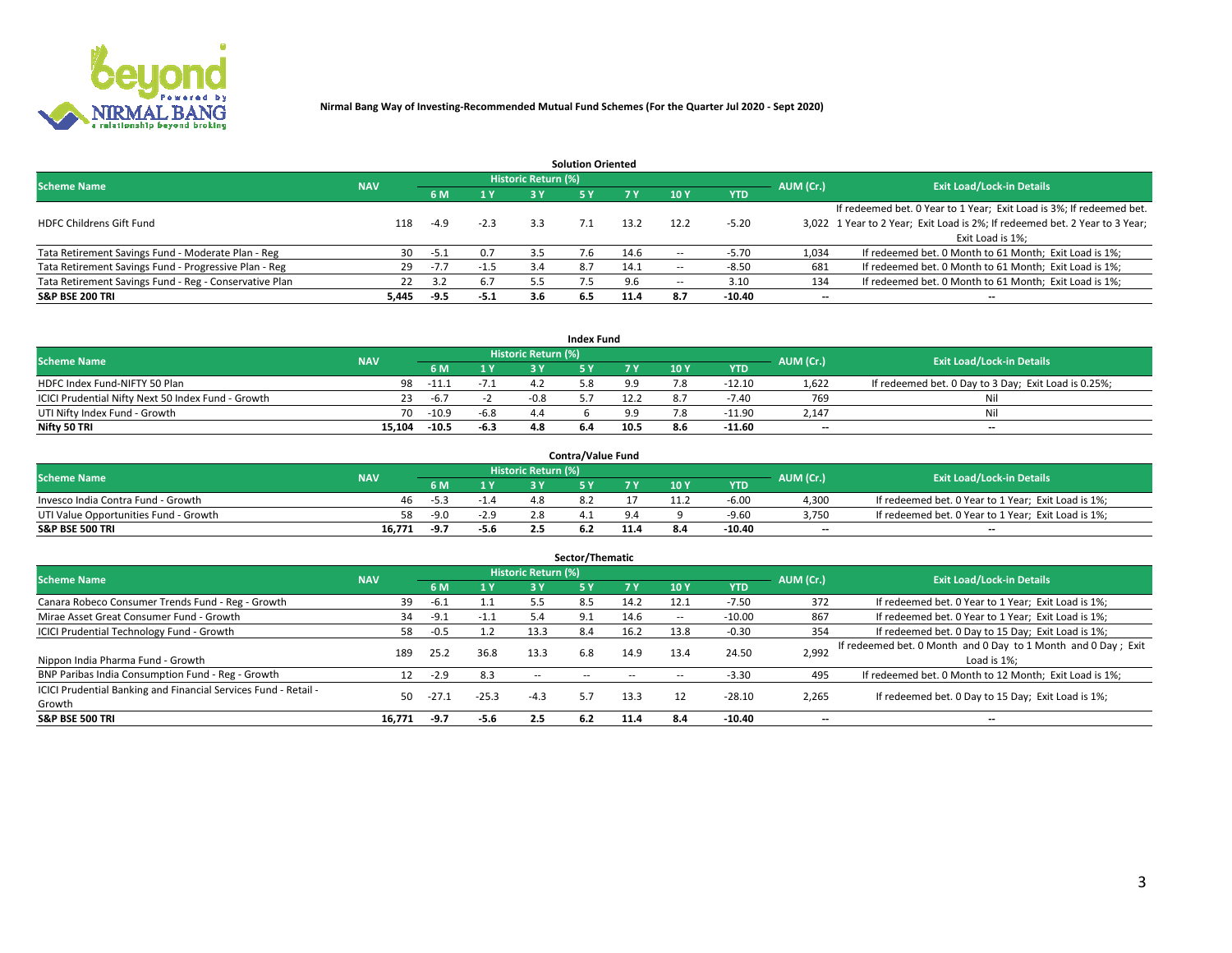

| <b>Dynamic Asset Allocation Funds</b>                   |            |        |        |                            |     |        |                          |            |                          |                                                          |  |  |  |  |
|---------------------------------------------------------|------------|--------|--------|----------------------------|-----|--------|--------------------------|------------|--------------------------|----------------------------------------------------------|--|--|--|--|
| <b>Scheme Name</b>                                      | <b>NAV</b> |        |        | <b>Historic Return (%)</b> |     |        |                          |            | AUM (Cr.)                | <b>Exit Load/Lock-in Details</b>                         |  |  |  |  |
|                                                         |            | 6 M    | 1 Y    |                            |     |        | <b>10Y</b>               | <b>YTD</b> |                          |                                                          |  |  |  |  |
| ICICI Prudential Balanced Advantage Fund - Reg - Growth | 36         | $-4.5$ |        | 5.1                        |     | 11.4   | 10.8                     | $-5.00$    | 24,583                   | If redeemed bet. 0 Year to 1 Year; Exit Load is 1%;      |  |  |  |  |
| Invesco India Dynamic Equity Fund - Growth              | 29         | -4.1   | $-1.6$ | 31                         | 5.4 |        |                          | $-4.70$    | 719                      | If redeemed bet. 0 Month to 3 Month; Exit Load is 0.25%; |  |  |  |  |
| Nippon India Balanced Advantage Fund - Growth           | 89         | $-4.7$ | $-2.4$ |                            | 5.4 | 10.8   | 8.9                      | $-5.30$    | 2,664                    | If redeemed bet. 0 Month to 12 Month; Exit Load is 1%;   |  |  |  |  |
| SBI Dynamic Asset Allocation Fund - Reg - Growth        |            | -6.4   | $-3.5$ |                            |     | $\sim$ | $\overline{\phantom{a}}$ | $-7.40$    | 561                      | If redeemed bet. 0 Month to 12 Month; Exit Load is 1%;   |  |  |  |  |
| NIFTY 50 Hybrid Composite Debt 65:35 Index              | 10,201     | $-2.8$ | 1.5    | 6.9                        | 7.9 | 10.3   |                          | $-3.50$    | $\overline{\phantom{a}}$ |                                                          |  |  |  |  |

|                                                 |            |                                  |        |     | <b>Hybrid Aggressive</b> |        |      |            |                          |                                                        |
|-------------------------------------------------|------------|----------------------------------|--------|-----|--------------------------|--------|------|------------|--------------------------|--------------------------------------------------------|
| <b>Scheme Name</b>                              | AUM (Cr.)  | <b>Exit Load/Lock-in Details</b> |        |     |                          |        |      |            |                          |                                                        |
|                                                 | <b>NAV</b> | 6 M                              | 1 Y    |     |                          |        | 10Y  | <b>YTD</b> |                          |                                                        |
| Canara Robeco Equity Hybrid Fund - Growth       | 165        | $-1.6$                           |        |     |                          |        | 10.9 | -1.90      | 3,041                    | If redeemed bet. 0 Year to 1 Year; Exit Load is 1%;    |
| SBI Equity Hybrid Fund - Growth                 | 136        | $-6.2$                           | $-0.4$ |     |                          | 13.4   | 10.6 | $-6.70$    | 28,584                   | If redeemed bet. 0 Month to 12 Month; Exit Load is 1%; |
| Mirae Asset Hybrid - Equity Fund - Reg - Growth | 15         | -5.4                             |        |     | $\sim$ $\sim$            | $\sim$ | --   | -6.20      | 3,274                    | If redeemed bet. 0 Year to 1 Year; Exit Load is 1%;    |
| ICICI Prudential Equity & Debt Fund - Growth    | 126        | $-9.6$                           | $-6.3$ |     | 6.4                      | 12.4   |      | $-10.40$   | 17,423                   | If redeemed bet. 0 Year to 1 Year; Exit Load is 1%;    |
| NIFTY 50 Hybrid Composite Debt 65:35 Index      | 10.201     | $-2.8$                           | 1.5    | 6.9 |                          | 10.3   |      | $-3.50$    | $\overline{\phantom{a}}$ | $- -$                                                  |

| <b>Arbitrage Fund</b>                      |            |    |     |     |                     |  |       |        |            |           |                                                          |  |  |  |
|--------------------------------------------|------------|----|-----|-----|---------------------|--|-------|--------|------------|-----------|----------------------------------------------------------|--|--|--|
| <b>Scheme Name</b>                         | <b>NAV</b> |    |     |     | Historic Return (%) |  |       |        |            | AUM (Cr.) | <b>Exit Load/Lock-in Details</b>                         |  |  |  |
|                                            |            |    | 1 M | 3 M |                     |  |       |        | <b>YTD</b> |           |                                                          |  |  |  |
| IDFC Arbitrage Fund - Reg - Growth         |            | 25 | 0.6 | 3.3 |                     |  |       |        | 4.20       | 7,978     | If redeemed bet. 0 Month to 1 Month; Exit Load is 0.25%; |  |  |  |
| Kotak Equity Arbitrage Fund - Reg - Growth |            | 28 |     | 3.8 | 4.8                 |  |       |        | 5.00       | 14,663    | If redeemed bet. 0 Day to 30 Day; Exit Load is 0.25%;    |  |  |  |
| Tata Arbitrage Fund - Reg - Growth         |            |    | 2.0 |     | 59                  |  | $- -$ | $\sim$ | 6.00       | 1,619     | If redeemed bet. 0 Day to 30 Day; Exit Load is 0.25%;    |  |  |  |
| Nippon India Arbitrage Fund - Growth       |            | 20 |     | 4.4 |                     |  |       |        | 5.10       | 7,944     | If redeemed bet. 0 Month to 1 Month; Exit Load is 0.25%; |  |  |  |

| Overnight Fund                                      |            |     |     |                            |     |     |                          |                 |           |                                  |  |  |  |  |
|-----------------------------------------------------|------------|-----|-----|----------------------------|-----|-----|--------------------------|-----------------|-----------|----------------------------------|--|--|--|--|
| <b>Scheme Name</b>                                  | <b>NAV</b> |     |     | <b>Historic Return (%)</b> |     |     | <b>YTM</b>               | Avg             | AUM (Cr.) | <b>Exit Load/Lock-in Details</b> |  |  |  |  |
|                                                     |            | 1 W | 2 W | 1 M                        | 3 M | 1 Y |                          | <b>Maturity</b> |           |                                  |  |  |  |  |
| Aditya Birla Sun Life Overnight Fund - Reg - Growth | 1,086      | 3.0 | 2.8 | 2.8                        | 2.9 |     | 3.25                     |                 | 8,257     | Nil                              |  |  |  |  |
| HDFC Overnight Fund - Growth                        | 2,977      | 2.9 | 2.7 | 2.8                        | 2.8 |     | 3.18                     | $\sim$ $-$      | 13,989    | Nil                              |  |  |  |  |
| ICICI Prudential Overnight Fund - Reg - Growth      | 108        | 2.9 | 2.7 | 2.8                        | 2.8 |     | 3.19                     |                 | 10,566    | Nil                              |  |  |  |  |
| Nippon India Overnight Fund - Reg - Growth          | 108        |     | 2.8 | 2.8                        |     |     | 3.24                     | 0.00            | 4,597     | Nil                              |  |  |  |  |
| Kotak Overnight Fund - Reg - Growth                 | 1,073      |     | 2.7 |                            | 2.9 |     | 3.18                     |                 | 6,585     | Nil                              |  |  |  |  |
| <b>CRISIL Liquid Fund Index</b>                     | $- -$      | 3.9 |     | 4.4                        | 4.9 | 5.7 | $\overline{\phantom{a}}$ | --              | $-$       | $- -$                            |  |  |  |  |

### **Overnight Fund**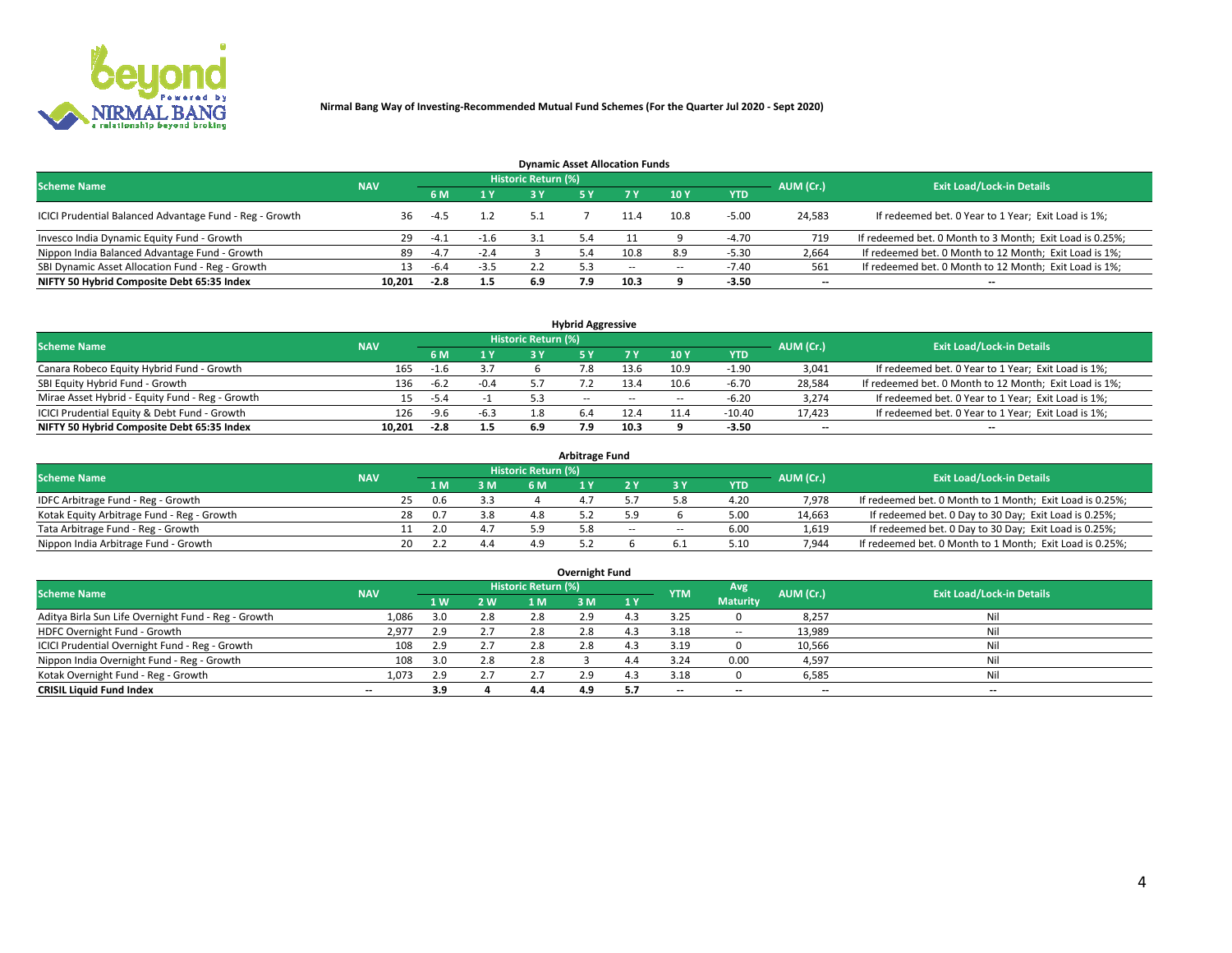

| <b>Liquid Funds</b>                              |            |     |     |                     |     |              |            |                 |           |                                  |  |  |  |  |
|--------------------------------------------------|------------|-----|-----|---------------------|-----|--------------|------------|-----------------|-----------|----------------------------------|--|--|--|--|
| <b>Scheme Name</b>                               | <b>NAV</b> |     |     | Historic Return (%) |     |              | <b>YTM</b> | Avg             | AUM (Cr.) | <b>Exit Load/Lock-in Details</b> |  |  |  |  |
|                                                  |            | 4W  | 2 W | 1 M                 | M   | $\sqrt{1}$ Y |            | <b>Maturity</b> |           |                                  |  |  |  |  |
| Aditya Birla Sun Life Liquid Fund - Reg - Growth | 322        |     | 3.8 | 4.3                 |     |              | 4.06       | 0.12            | 43,090    | *Ref Footnote                    |  |  |  |  |
| ICICI Prudential Liquid Fund - Reg - Growth      | 296        | 3.1 | 3.5 | 4.1                 | 4.  |              | 4.07       | 0.13            | 57,566    | *Ref Footnote                    |  |  |  |  |
| Kotak Liquid Fund - Reg - Growth                 | 4,049      |     | 3.5 |                     | 4.4 |              | 3.64       | 0.12            | 32,360    | *Ref Footnote                    |  |  |  |  |
| Nippon India Liquid Fund - Growth                | 4,886      | 3.0 | 3.6 | 4.1                 | 4.8 |              | 3.89       | 0.13            | 31,728    | *Ref Footnote                    |  |  |  |  |
| Mahindra Manulife Liquid Fund - Reg - Growth     | 1,298      | 3.1 | 3.7 |                     | 4.6 | i h          |            | 0.06            | 2,362     | *Ref Footnote                    |  |  |  |  |
| <b>CRISIL Liquid Fund Index</b>                  | $- -$      | 3.9 |     | 4.4                 | 4.9 |              | --         | $- -$           | --        | $\overline{\phantom{a}}$         |  |  |  |  |

| <b>Ultra Short Fund</b>                      |            |      |      |                            |  |        |                          |                 |           |                                  |  |  |  |  |
|----------------------------------------------|------------|------|------|----------------------------|--|--------|--------------------------|-----------------|-----------|----------------------------------|--|--|--|--|
| <b>Scheme Name</b>                           | <b>NAV</b> |      |      | <b>Historic Return (%)</b> |  |        | <b>YTM</b>               | <b>Avg</b>      | AUM (Cr.) | <b>Exit Load/Lock-in Details</b> |  |  |  |  |
|                                              |            | 1 M. | 3 M  | 6 M                        |  | 3 Y    |                          | <b>Maturity</b> |           |                                  |  |  |  |  |
| HDFC Ultra Short Term Fund - Reg - Growth    |            | 10.8 | 10.1 |                            |  | $\sim$ | 5.39                     | $\sim$ $-$      | 7,697     | Nil                              |  |  |  |  |
| L&T Ultra Short Term Fund - Growth           |            |      | 8.4  |                            |  |        | 4.38                     | $\sim$ $-$      | 1.960     | Nil                              |  |  |  |  |
| <b>NIFTY Ultra Short Duration Debt Index</b> | 4,140      | 6.6  | 7.4  |                            |  |        | $\overline{\phantom{a}}$ | $- -$           | $- -$     | $- -$                            |  |  |  |  |

| <b>Monev Market Fund</b>                                |            |      |      |                     |     |       |                          |                 |                          |                                  |  |  |  |  |
|---------------------------------------------------------|------------|------|------|---------------------|-----|-------|--------------------------|-----------------|--------------------------|----------------------------------|--|--|--|--|
| <b>Scheme Name</b>                                      | <b>NAV</b> |      |      | Historic Return (%) |     |       | <b>YTM</b>               | Avg.            | AUM (Cr.)                | <b>Exit Load/Lock-in Details</b> |  |  |  |  |
|                                                         |            | 1 M  | 3 M  | 6 M                 |     | 3 Y   |                          | <b>Maturity</b> |                          |                                  |  |  |  |  |
| Aditya Birla Sun Life Money Manager Fund - Reg - Growth | 277        | 9.8  | 10.3 | -8.6                | 8.1 | 7.9   | 4.91                     | 0.70            | 8,422                    | Nil                              |  |  |  |  |
| HDFC Money Market Fund - Growth                         | 4,294      | 10.5 |      | 8.7                 | 8.2 |       | 4.76                     | $\sim$ $\sim$   | 8,422                    | Nil                              |  |  |  |  |
| Tata Money Market Fund - Reg - Growth                   | 3,531      | 9.0  | 9.6  | 8.2                 |     |       |                          | 0.60            | 287                      | Nil                              |  |  |  |  |
| <b>CRISIL Liquid Fund Index</b>                         | $- -$      | 4.4  | 4.9  | 5.2                 |     | $- -$ | $\overline{\phantom{a}}$ | $-$             | $\overline{\phantom{a}}$ | $- -$                            |  |  |  |  |

|                                       |            |       |      |                     | <b>Short Term Fund</b> |     |      |                 |           |                                  |
|---------------------------------------|------------|-------|------|---------------------|------------------------|-----|------|-----------------|-----------|----------------------------------|
| <b>Scheme Name</b>                    | <b>NAV</b> |       |      | Historic Return (%) |                        |     | YTM  | Avg             | AUM (Cr.) | <b>Exit Load/Lock-in Details</b> |
|                                       |            | 1 M . | 3 M  | 6 M                 |                        | 2V  |      | <b>Maturity</b> |           |                                  |
| HDFC Short Term Debt Fund - Growth    |            | 28.8  | 22.3 | 13.6                | 11.8                   | 8.8 | 7.26 | $\sim$ $-$      | 11,138    | M                                |
| Nippon India Short Term Fund - Growth | 39         | 25.3  | 18.7 |                     | 10.5                   |     |      | 2.87            | 6,106     | N                                |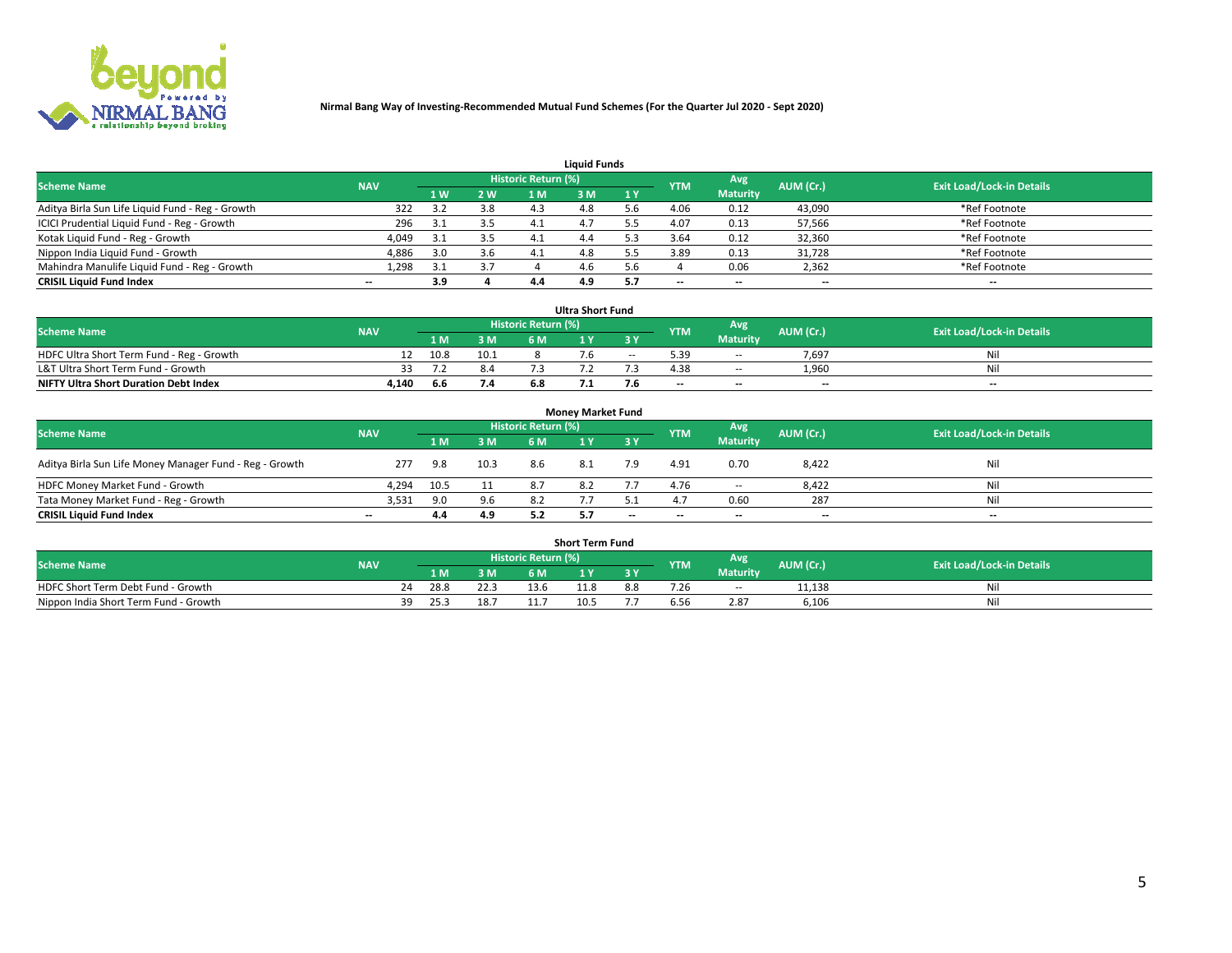

| <b>Low Duration Fund</b>                  |            |      |      |                     |     |     |            |                 |           |                                  |  |  |  |  |
|-------------------------------------------|------------|------|------|---------------------|-----|-----|------------|-----------------|-----------|----------------------------------|--|--|--|--|
| <b>Scheme Name</b>                        | <b>NAV</b> |      |      | Historic Return (%) |     |     | <b>YTM</b> | Avg             | AUM (Cr.) | <b>Exit Load/Lock-in Details</b> |  |  |  |  |
|                                           |            | L M. | 3 M  | 6 M                 |     | 3 Y |            | <b>Maturity</b> |           |                                  |  |  |  |  |
| Axis Treasury Advantage Fund - Growth     | 2.326      | 16.6 | 13.2 | ຊາ                  | 8.9 |     |            | 1.01            | 4.777     | Nil                              |  |  |  |  |
| Canara Robeco Savings Fund - Reg - Growth |            | 12.8 | 11.6 |                     |     |     | 4.62       | $- -$           | 1,049     | Nil                              |  |  |  |  |
| IDFC Low Duration Fund - Reg - Growth     |            | 16.7 | 12.9 |                     |     |     | 4.59       | 0.97            | 4,144     | Nil                              |  |  |  |  |

| <b>Banking &amp; PSU Bond Funds</b>                 |            |    |      |      |                     |  |     |            |                 |           |                                  |  |  |  |
|-----------------------------------------------------|------------|----|------|------|---------------------|--|-----|------------|-----------------|-----------|----------------------------------|--|--|--|
| <b>Scheme Name</b>                                  | <b>NAV</b> |    |      |      | Historic Return (%) |  |     | <b>YTM</b> | Avg             | AUM (Cr.) | <b>Exit Load/Lock-in Details</b> |  |  |  |
|                                                     |            |    | 1 M. | 3 M  | 6 M                 |  |     |            | <b>Maturity</b> |           |                                  |  |  |  |
| HDFC Banking and PSU Debt Fund - Reg - Growth       |            |    | 27.0 | 21.2 |                     |  | 8.4 | 6.94       | $\sim$ $-$      | 6.416     | Ni                               |  |  |  |
| Kotak Banking and PSU Debt Fund - Reg - Growth      |            | 49 | 27.2 | 22.9 |                     |  |     |            | 4.12            | 6,163     | Ni                               |  |  |  |
| Nippon India Banking & PSU Debt Fund - Reg - Growth |            | 16 | 26.9 | 23.3 | 14.8                |  |     | 5.65       | 2.98            | 4,973     | Ni                               |  |  |  |

| <b>Corporate Bond Funds</b>                         |            |      |      |                            |      |  |            |            |           |                                                         |  |  |  |  |
|-----------------------------------------------------|------------|------|------|----------------------------|------|--|------------|------------|-----------|---------------------------------------------------------|--|--|--|--|
| <b>Scheme Name</b>                                  | <b>NAV</b> |      |      | <b>Historic Return (%)</b> |      |  | <b>YTM</b> | Avg        | AUM (Cr.) | <b>Exit Load/Lock-in Details</b>                        |  |  |  |  |
|                                                     |            |      | 3 M  | 6 M.                       |      |  |            | Maturity   |           |                                                         |  |  |  |  |
| ICICI Prudential Corporate Bond Fund - Reg - Growth |            | 26.4 |      | 13.6                       |      |  |            |            | 12.707    | Nil                                                     |  |  |  |  |
| L&T Triple Ace Bond Fund - Reg - Growth             | 56         | 27.0 | २८   | 18.9                       |      |  | 6.71       | $\sim$ $-$ | 3,871     | If redeemed bet. 0 Month to 3 Month; Exit Load is 0.5%; |  |  |  |  |
| Kotak Corporate Bond Fund - Std - Growth            | 2,802      | 25.1 | 18.1 |                            | 10.6 |  |            | 1.68       | 4,359     | Nil                                                     |  |  |  |  |

| <b>Credit Risk Fund</b>                    |            |    |      |      |                            |     |     |            |                 |           |                                                           |  |  |
|--------------------------------------------|------------|----|------|------|----------------------------|-----|-----|------------|-----------------|-----------|-----------------------------------------------------------|--|--|
| <b>Scheme Name</b>                         | <b>NAV</b> |    |      |      | <b>Historic Return (%)</b> |     |     | <b>YTM</b> | Avg             | AUM (Cr.) | <b>Exit Load/Lock-in Details</b>                          |  |  |
|                                            |            |    | 1 M  | 3 M  | 6 M                        |     | 3 Y |            | <b>Maturity</b> |           |                                                           |  |  |
| ICICI Prudential Credit Risk Fund - Growth |            | 22 | 24.6 | 12.7 | 9.4                        |     |     | 9.29       | 2.53            | 6,695     | If redeemed bet. 0 Year to 1 Year; Exit Load is 1%;       |  |  |
| HDFC Credit Risk Debt Fund - Reg - Growth  |            |    | 33.7 | 12.3 | 9.2                        |     |     | 10.53      |                 | 6,309     | If redeemed bet. 0 Month to 12 Month; Exit Load is 1%; If |  |  |
|                                            |            |    |      |      |                            |     |     |            | $\sim$ $-$      |           | redeemed bet. 12 Month to 18 Month; Exit Load is 0.5%;    |  |  |
|                                            |            |    |      |      |                            |     |     |            |                 |           | If redeemed bet. 0 Month to 12 Month; Exit Load is 3%; If |  |  |
| SBI Credit Risk Fund - Growth              |            | 33 | 25.2 | 13.1 | 9.4                        | 8.8 | 6.7 | 8.77       | 2.02            | 3,949     | redeemed bet. 12 Month to 24 Month; Exit Load is 1.5%; If |  |  |
|                                            |            |    |      |      |                            |     |     |            |                 |           | redeemed bet. 24 Month to 36 Month; Exit Load is 0.75%;   |  |  |

| <b>Floater Fund</b>                      |            |  |      |           |                     |          |     |            |                 |           |                                                         |
|------------------------------------------|------------|--|------|-----------|---------------------|----------|-----|------------|-----------------|-----------|---------------------------------------------------------|
| <b>Scheme Name</b>                       | <b>NAV</b> |  |      |           | Historic Return (%) |          |     | <b>YTM</b> | Avg             | AUM (Cr.) | <b>Exit Load/Lock-in Details</b>                        |
|                                          |            |  | 1 M  | ЗM        | 6 M                 | <b>A</b> | י כ |            | <b>Maturity</b> |           |                                                         |
| Nippon India Floating Rate Fund - Growth |            |  | 28.8 | ~~<br>ر ے | 14.0                | .        |     |            | 2.88            | 9.732     | If redeemed bet. 0 Month to 1 Month; Exit Load is 0.5%; |